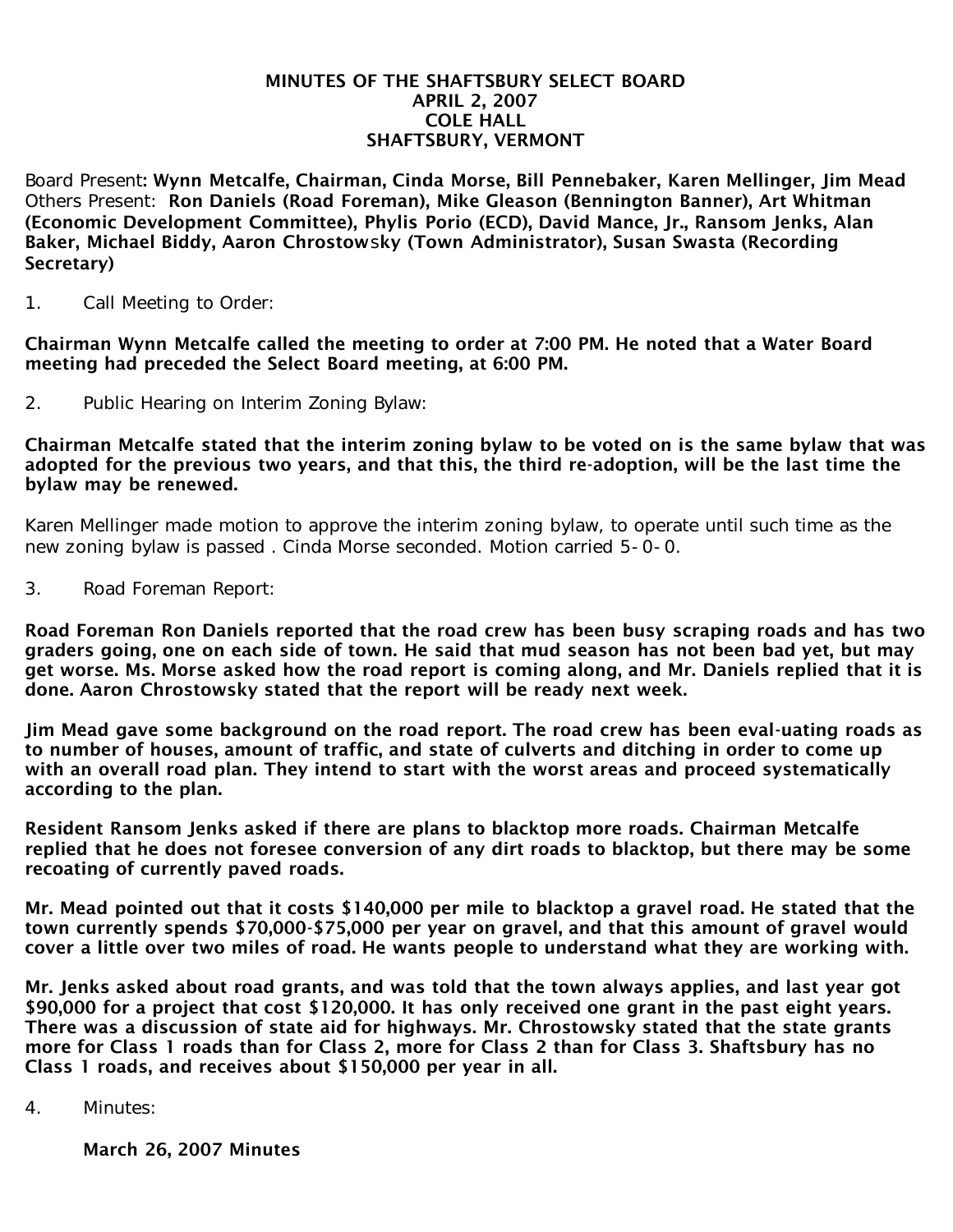Ms. Morse made motion to approve the March 26, 2007 minutes. Ms. Mellinger seconded. Motion carried 5-0-0.

# March 19, 2007 Minutes

Bill Pennebaker made motion to approve the March 19, 2007 minutes. Ms. Mellinger seconded.

The following corrections to the March 19 minutes were requested:

# On Page 5, Section 10 (Other Business), paragraph two, first sentence is changed to:

### *Mr. Pennebaker reported that Joe McKechne had asked why there had been no plowing of roads in his area on Sunday, saying that the roads are not in good shape.*

On Page 5, Section 10 (Other Business), paragraph two, second sentence is changed to:

### *Mr. Chrostowsky replied that Road Foreman Ron Daniels had said that he wanted to avoid overtime, felt that the roads were manageable, and knew they would be going out early Monday morning.*

Motion to approve March 19 minutes as amended carried 4-0-1. (Chairman Metcalfe abstained because he had not attended that meeting.)

5. Warrants:

The following warrants were presented for approval:

| \$13,578.33 Payroll Warrant<br>PR #39 - |
|-----------------------------------------|
|-----------------------------------------|

AP #42 - \$ 21,061.08 General Warrant

Transfer Warrant - \$92 ,027.25 Transfer to General Fund

Ms. Morse made motion to pay warrants. Mr. Mead seconded. Motion carried 5-0-0.

6. Public Comments:

Chairman Metcalfe stated that in general the Board will listen to public comments, but wait to do homework before they respond.

Mr. Jenks spoke in opposition to the proposal raised last week to make North Road one way. He believes it is not necessary and would be an imposition to North Road residents. Chairman Metcalfe replied that he himself had made this suggestion, but it had only been made with the intent of gathering information. Mr. jenks recom-mended against spending any money on a study.

Art Whitman, representing the Economic Development Committee, read a statement expressing concern over the Planning Commission's attitude toward business. He quoted Planning Chairman Chris Williams from meeting minutes and said that Mr. Williams' statements show that he values rights of individuals over businesses.

The Committee believes that the Planning Board's attitude is not consistent with the views of the community. Mr. Whitman encouraged the Select Board to discuss sec-tion 2.2 of the Town Plan with the Planning Board, to not take town businesses for granted, and to create an atmosphere to bring in new businesses.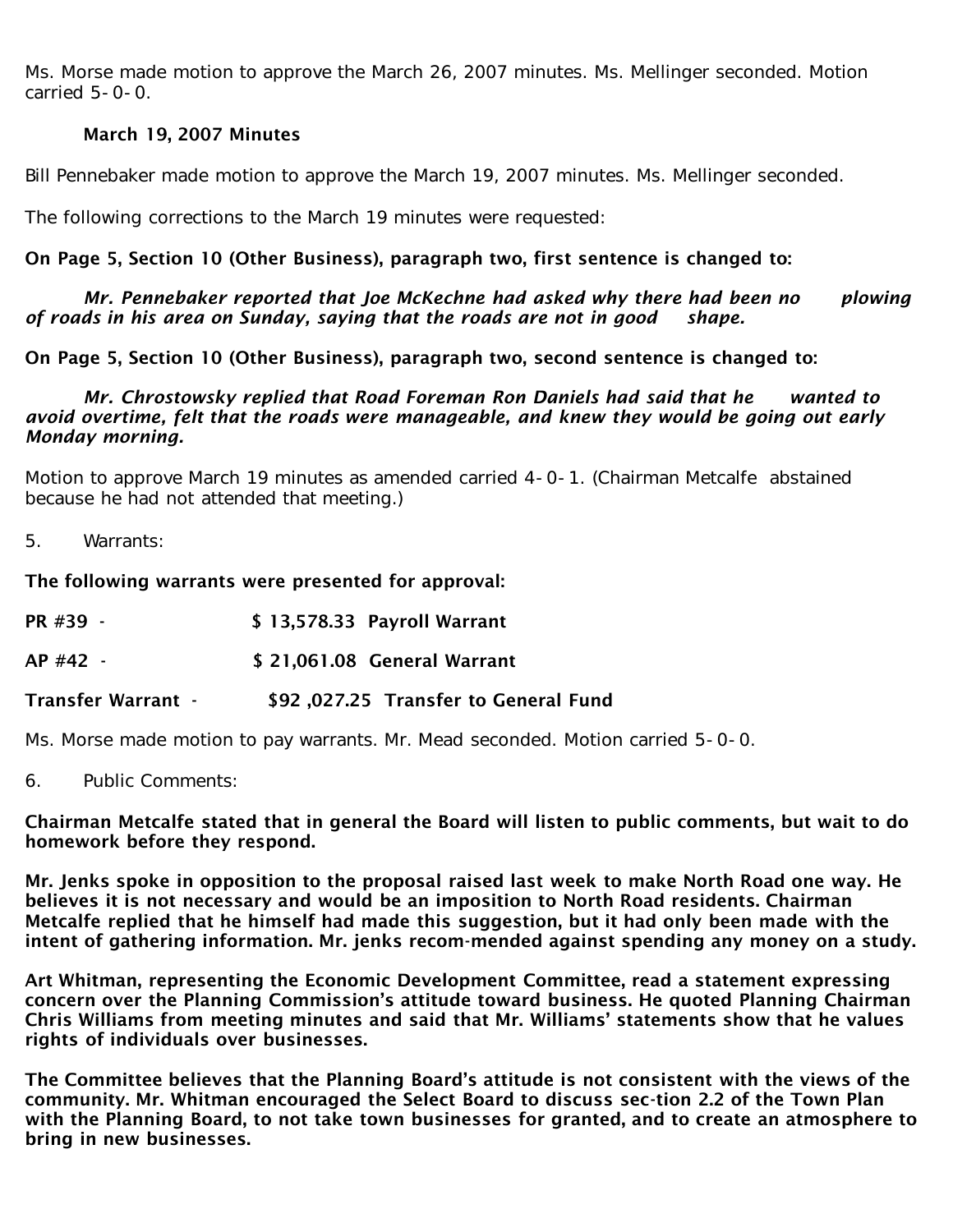He noted that he is not criticizing the work of the Planning Board, which has put in a lot of time and effort. Chairman Metcalfe said that discussion of the Committee let-ter will be put on the next meeting agenda.

7. Tree City, USA

Alan Baker, who has just finished a Stewardship of the Urban Landscape course, reported on the Tree City, USA program. He hopes Shaftsbury will participate. He explained the four criteria for the program: to have a tree warden, to have a tree ordinance, to devote \$2 per capita (which may include in-kind services), and to hold an Arbor Day celebration. Mr. Baker suggested that Arbor Day events might involve the school and town-wide tree-planting.

Mr. Baker explained that a tree ordinance could be kept simple and educational, and might define who can cut down a tree in a town right of way, and rules for planting trees in rights of way. There was a discussion of the necessary funding, much of which may already be covered by the tree warden budget and work by the road crew on tree and brush cutting. There was also discussion of the town forest on West Mountain.

Mr. Baker plans to do a town tree inventory. He said that he would serve as point person, along with Tree Warden David Mance, Jr., for the Tree City program. The Board agreed that this is worth pursuing.

8. Discussion of Town Responsibilities of Planning and Zoning Permit:

Chairman Metcalfe stated that the Town responsibilities are enhancement of traffic safety, through additional safety postings on Airport Road and the closing of North Road to through commercial traffic. He said that if they decide that they want to reduce the speed limit to 25mph, a traffic study will be necessary. It may be possible to put up warning signs rather than changing the speed limit.

Ms. Morse made motion to close North Road to through commercial traffic. Mr. Mead seconded.

There was a discussion of how this limitation will be defined. Chairman Metcalfe said that commercial deliveries to North Road addresses will be permitted. Only through commercial traffic will be prohibited. Ms. Morse expressed concern about enforce-ment. Mr. Pennebaker said that spot enforcement would be necessary.

Mr. Chrostowsky explained that the intent is to minimize impact on residential areas by having commercial traffic go to Class 2 Airport Road rather than Class 3 North Road. This will apply largely to TAM and Dailey's trucks, but it was noted that other commercial trucks use North Road as well.

Michael Biddy pointed out that there are problems with Airport Road as well as with North Road. Turning right onto 7A from Airport Road in a large truck is dangerous because of the angle and because of the speed of 7A traffic. He thinks the state should extend the 40mph speed limit on 7A further north. Mr. Biddy suggested get-ting Allison Church to do a traffic study. He cautioned that this is not an easy issue.

Mr. Pennebaker suggested looking at improvements to the Airport Road-7A inter-section. Perhaps more of the apron could be paved to make the turn more navigable. Board members agreed that Mr. Chrostowsky should pursue a traffic study, espec-ially of those two intersections.

Ms. Morse asked if the state has a vested interest in this, and whether there might be an accident history that would support investment of public funds. Mr. Chrostowsky will check on this as well.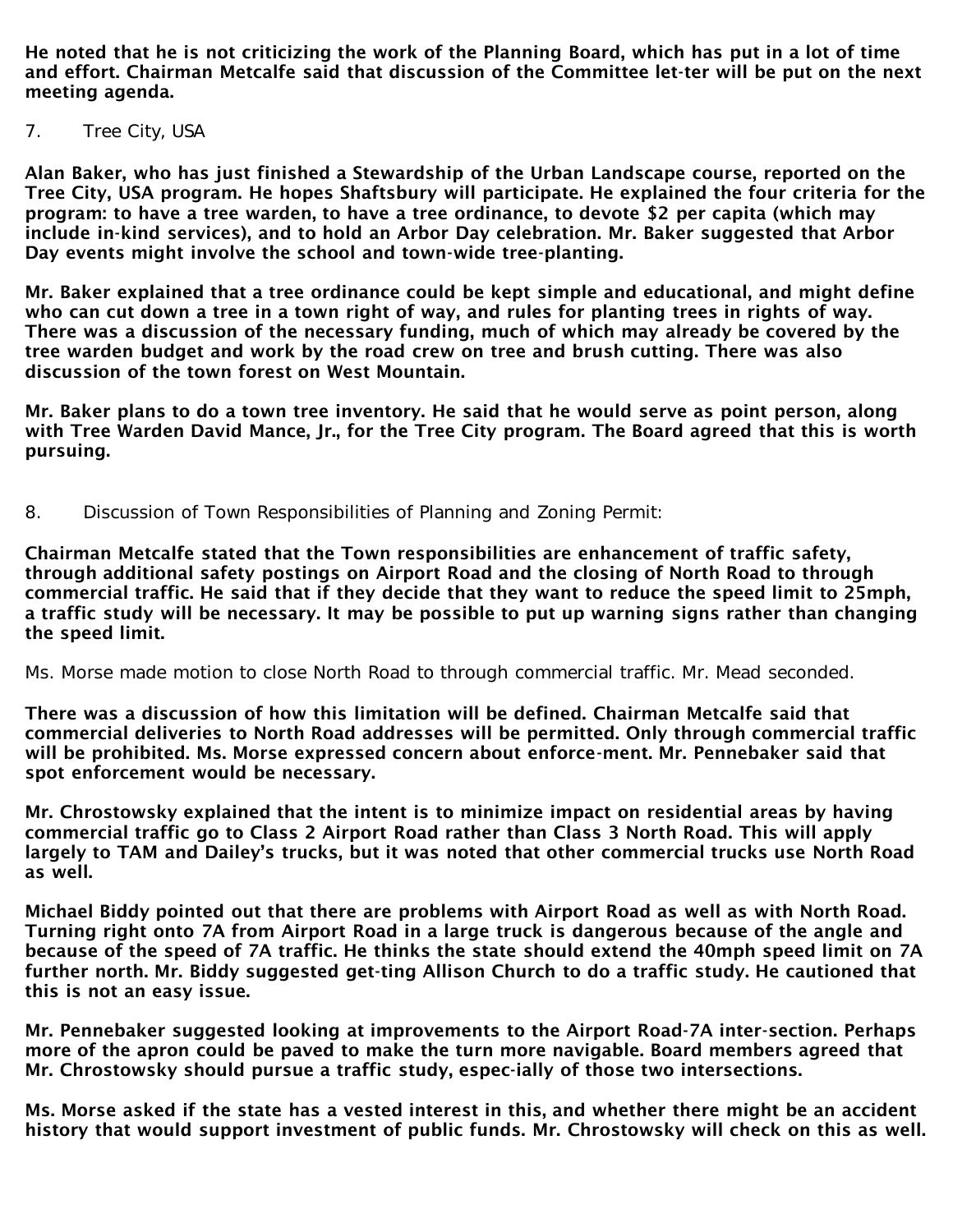9. Review Select Board Rules and Procedures:

Ms. Morse made motion to accept Select Board Rules and Procedures. Mr. Pennebaker seconded.

Board members discussed changes to the rules. Ms. Morse recommended that lan-guage concerning duties of the secretary be changed to recording, not keeping, the minutes. Others agreed. There was a discussion of item E, which states that all business shall be done in agenda order unless agreed by Board vote. Board members agreed that consensus of the Select Board, not a vote, was sufficient to change agenda order. Other minor changes were discussed and approved.

Motion to accept Select Board Rules and Procedures with the changes agreed to by Board members carried  $5-0-0$ .

10. Mowing Bids:

Mr. Chrostowsky opened a bid for roadside mowing from David C. Hosley. The bid for completing one mowing was \$8400, for completing two was \$15,000. Mr. Chros-towsky stated that Mr. Hosley did not bid on mowing the landfill because he thinks it should not be mowed for a year.

Ms. Morse made motion to accept David Hosley's bid to do one round of roadside mowing for \$8400. Mr. Pennebaker seconded. Motion carried 5-0-0.

11. Other Business:

Ms. Mellinger stated that the Board needs to authorize Mr. Chrostowsky to sign, after consultation with Liz Walker and Mark Angstrom, a letter of intent for a water system improvement project. This will potentially put the town in line for funding for a no-cost loan. The work would not begin until next summer at the earliest, but planning would begin this summer. The project would increase water flow and upgrade water mains in the Ledgly-Sycamore Lane area.

Ms. Mellinger made motion to authorize Mr. Chrostowsky to sign, after consultation with Liz Walker and Mark Angstrom, a letter of intent for a water system improvement project. Ms. Morse seconded. Motion carried  $5-0-0$ .

Mr. Pennebaker reported that he had spoken to the Heindel and Noyes engineer, who told him that the cost of the blower for the methane remediation system is not included in the bid. The cost of burying the pipes should be covered by the bid, if the town digs the trenches.

There was discussion of why the blower would not have been included in the bid, and Mr. Pennebaker said he had asked that, and would look over the whole thing very carefully. He also said that methane measurements at the Eastmans have shown a very very small amount of methane, and that the power should go in at the remediation site tomorrow.

Ms. Mellinger reported a speeding complaint on Sycamore Lane. She also reminded people of Green-Up Day, which will be headquartered at Cole Hall this year. People may call her to adopt a road for clean-up. Mr. Mead said that the town should be on the look-out for people dumping personal trash at the collection points this year.

#### Ms. Mellinger pointed out that one transfer warrant had been left out of the warrant approvals. Chairman Metcalfe read it in for a vote.

Ms. Morse made motion to approve payment of a \$12,718.58 transfer warrant. Ms. Mellinger seconded. Motion carried 5-0-0.

Mr. Mead reported that Pat DeAndrea of the National Forest would like to attend a Board meeting in order to discuss privately owned property near Glastenbury that may be sold to the National